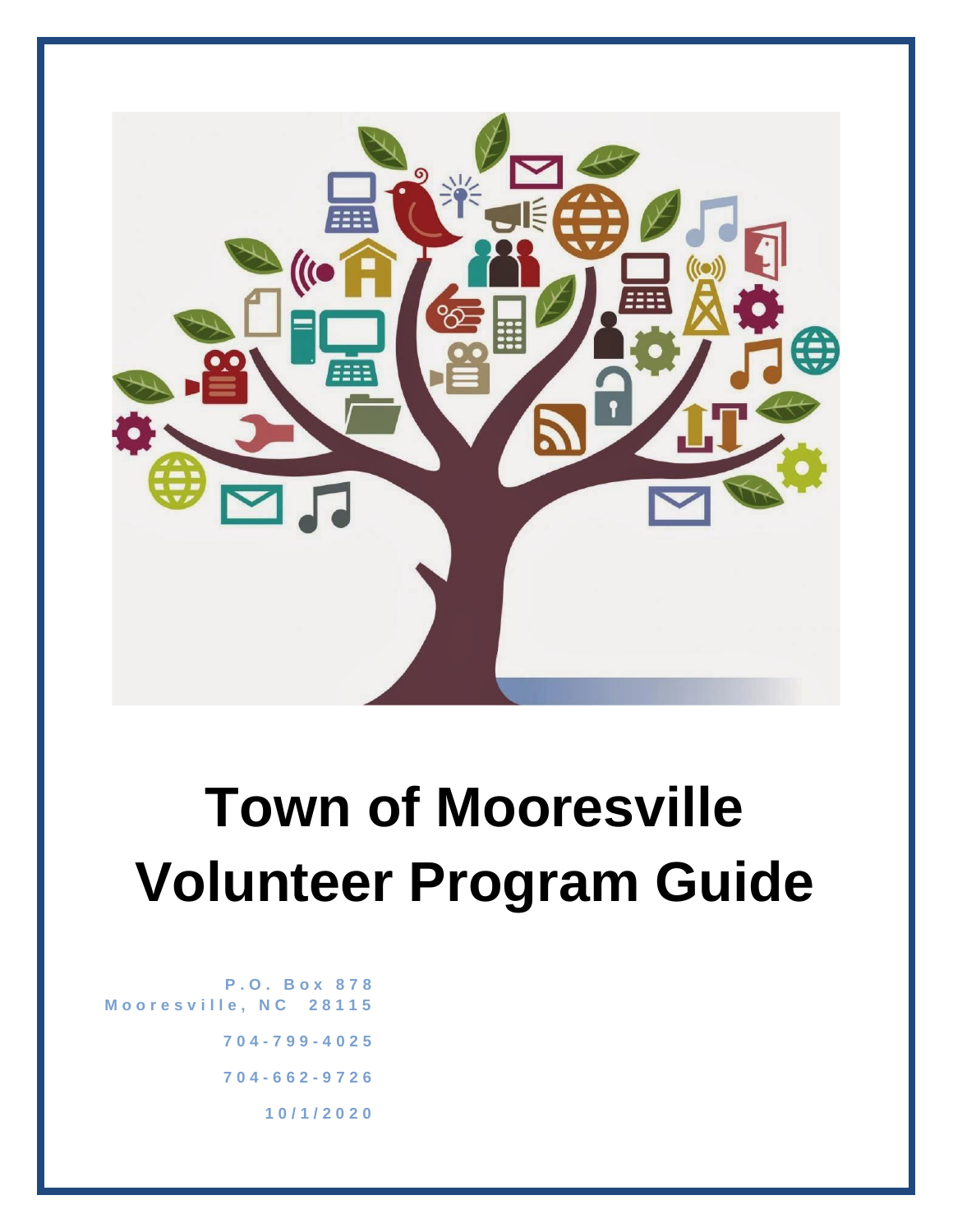Dear Valued Volunteer:

The Town of Mooresville is pleased to welcome you to the Mooresville Volunteer Program (MVP). We appreciate your interest and are grateful that you have chosen to share your time and talent with the Town of Mooresville. In whatever capacity you have chosen, it is hoped that you find your experience fulfilling and gratifying.

This Program Guide will assist you to successfully serve as a volunteer. It provides basic information about your responsibilities, volunteer expectations and related topics. Together, we are creating a better community for you and the residents of this great Town and making Mooresville a place we are all proud to call home.

Again, on behalf of the Town of Mooresville, we welcome you to our program!

With Warmest Regards,

Randel Wilder

Randall W. Hemann, Town Manager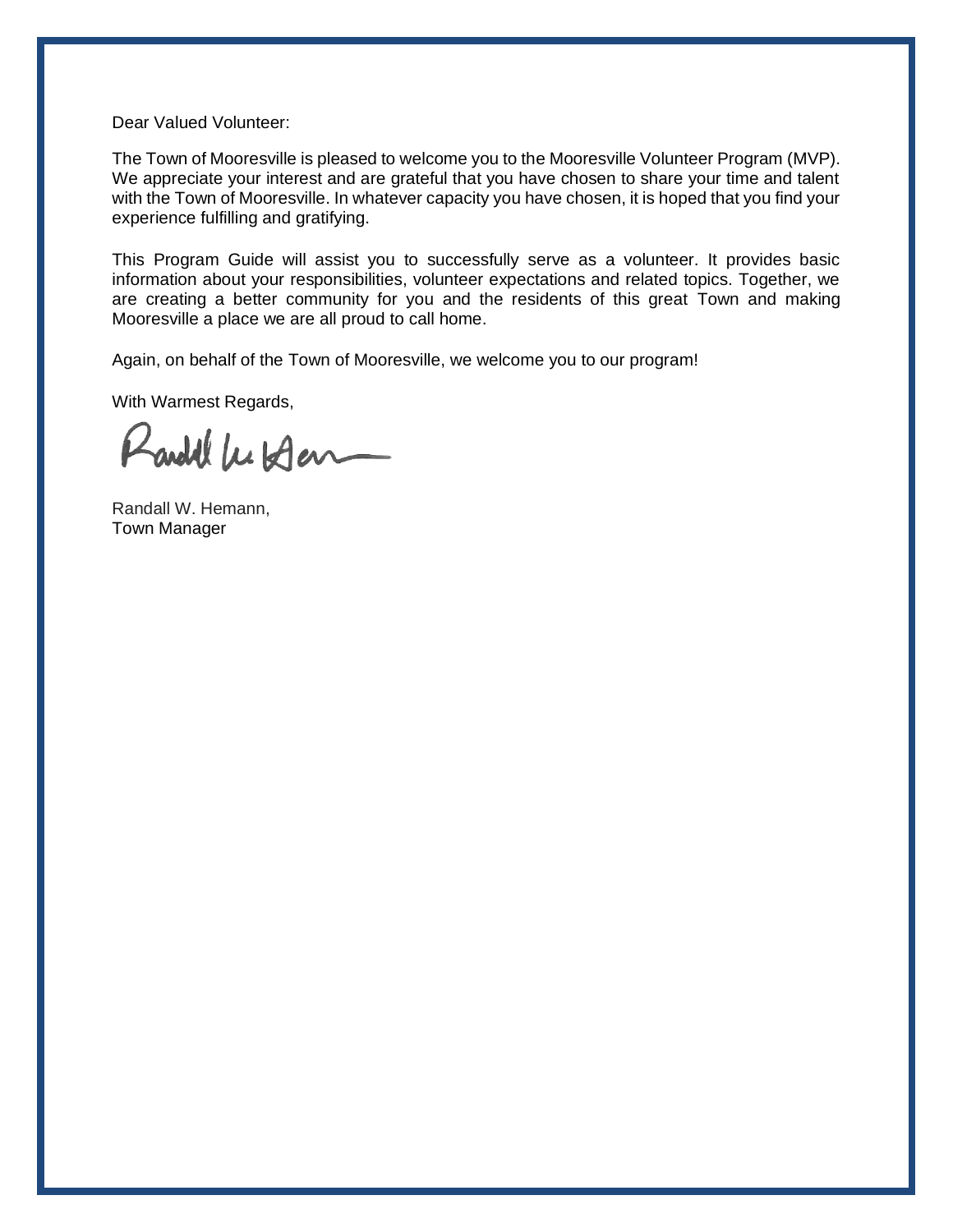#### **Overview**

The Mooresville Volunteer Program is designed to coordinate and manage town wide volunteer efforts to enhance the community in which you live. The program addresses community service needs, while placing special emphasis on the Town's program objectives.

This program is designed to effectively match individuals and other interested parties in providing volunteer services to Town Departments that have exciting and positive volunteer opportunities.

If you have questions about any of the information contained in this guide you should speak with your Volunteer Site Coordinator or the Human Resources Generalist.

# **Mission**

We need volunteers like you to help us meet our mission of providing the highest quality service to our citizens and the Town of Mooresville as a whole. We believe that by engaging our community in civic involvement, we create a more enlightened and active citizenry.

# **Objectives**

- 1. Increase public awareness of municipal services and operations.
- 2. Support innovative ways to improve our community through volunteer efforts.
- 3. Allow and enhance inclusive participation in Town Government.
- 4. Cultivate positive relationships and effective partnerships.

# **Volunteer Responsibilities**

Every volunteer for the Town of Mooresville has responsibilities which will be reviewed with each volunteer once they begin their new assignment. Each department will review with volunteer staff the expectations and responsibilities throughout the year.

All volunteers are expected to:

- Comply with the Town's standards outlined in this guide.
- Keep your volunteer commitment. We count on you.
- Adhere to all confidentiality requirements in the course of carrying out duties and responsibilities.
- Treat citizens and all you encounter with respect.
- Be aware of departmental procedures, rules, and safety policies applicable to your voluntary assignment.
- Be cooperative by accepting instructions, guidance, and suggestions from staff.
- Be friendly, outgoing, and enjoy working with people keep a positive attitude!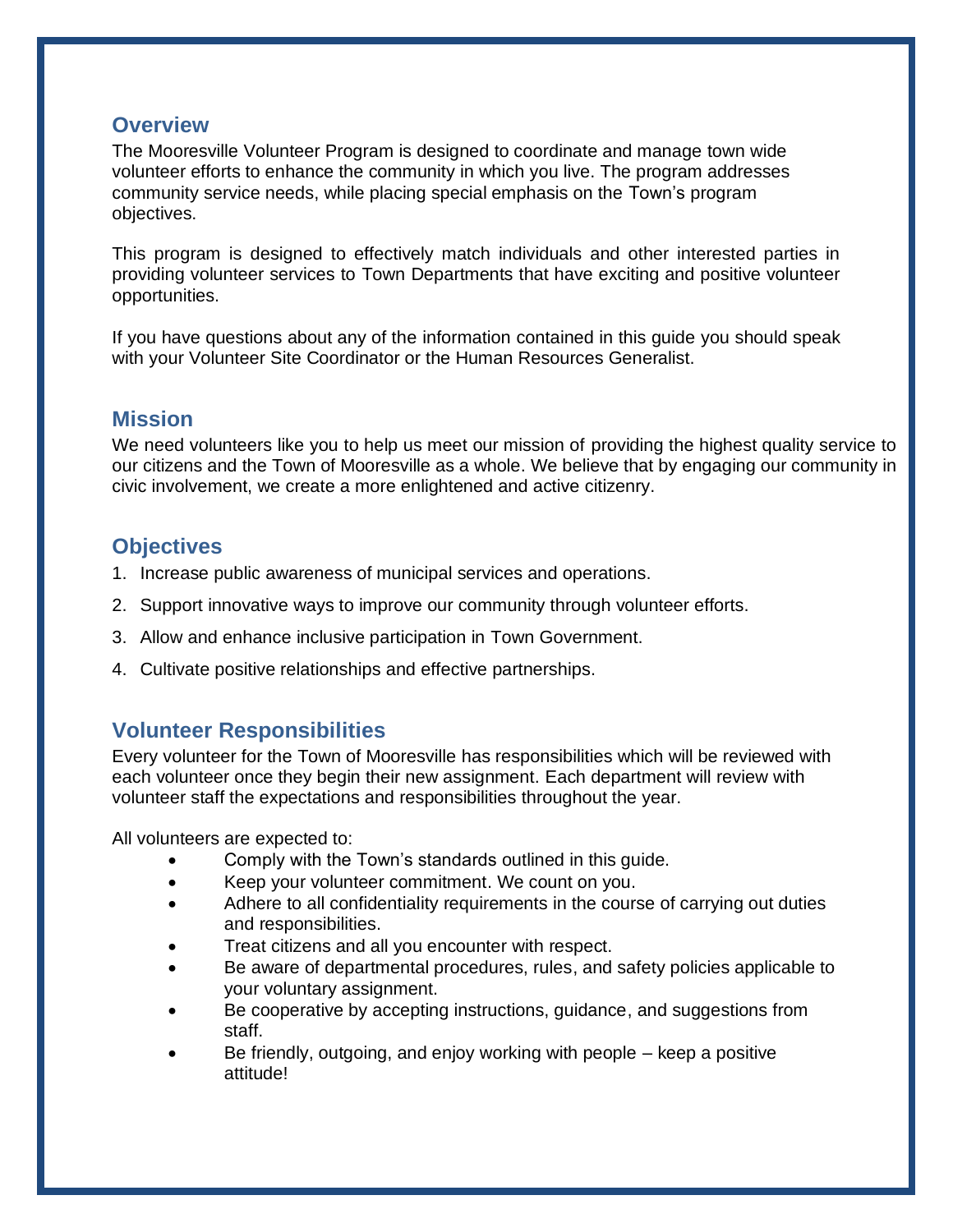#### **Policy Statement**

The purpose of this policy is to establish guidelines for volunteer participation in various facilities and departments to ensure their proper utilization and safety. These guidelines do not constitute, either implicitly or explicitly, a binding contractual or personnel agreement. The Town of Mooresville reserves the right to change any of these policies at any time and to expect adherence to the changed policy.

# **Orientation and Training**

The Volunteer Site Coordinator is responsible for orienting and training each volunteer for their specified assignment. Orientation of volunteers is to be conducted on or before their first volunteer shift. The Volunteer Site Coordinator will convey all necessary information to the volunteer in order for him/her to perform the job to the best of their ability.

#### **Volunteer Site Coordinator**

The appointed Volunteer Site Coordinator shall be responsible for the day-to-day management, guidance, and shall be available for consultation and assistance to volunteers. All volunteers will be supervised by a paid Town staff member. Involvement with children must be transparent between Volunteer Site Coordinator and volunteer.

# **Background Checks**

All volunteers over the age of 16 are required to fill out a background check. The background check is good for three years upon which time, if you are still volunteering for the Town, you will need to complete another background check disclosure form. Background assessment and monitoring is conducted by the Human Resources Department.

#### **Placement and Schedules**

Our need for volunteers is diverse and varied depending on the department, program and/ or location of volunteers. Volunteer schedules are flexible and may vary depending on the job that is being done. Volunteers must work with their Volunteer Site Coordinator to set a schedule that is mutually acceptable. If a volunteer cannot make it to his/her assignment on a scheduled day, the volunteer should notify his/her Volunteer Site Coordinator as soon as possible.

# **Retention**

The retention of trained volunteers is important to the operation of the Town of Mooresville. Your service to our Town does have an impact! It is the Town's goal to make the volunteer experience beneficial for both the program and the volunteer.

# **Record Keeping**

Volunteers shall record and submit their hours in the manner requested by their Volunteer Site Coordinator. Having accurate records assists us in determining how service levels have increased as well as which services have been enhanced by volunteers.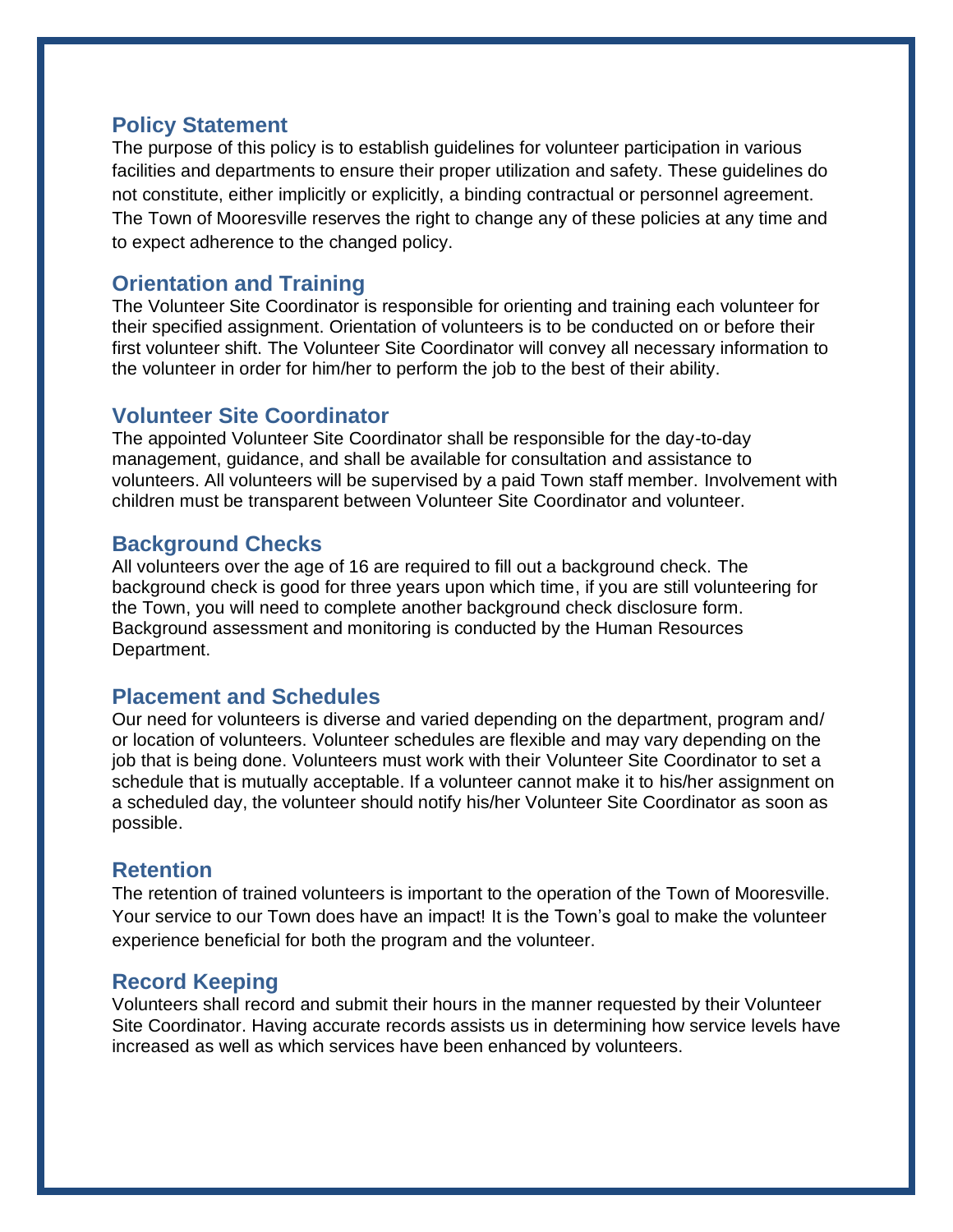#### **Attendance Policy**

You are expected to be prompt and punctual. Being late may inconvenience those who are counting on your presence. If you are unable to volunteer on a particular day or you will be late, please notify your Site Volunteer Coordinator.

#### **Dress and Appearance**

While volunteering with the Town you are representing the Town and community. Your appearance contributes to the overall impression that our Town portrays. Clothing appropriate to a business environment is expected. All volunteers are expected to present an image that is both professional and appropriate to their working conditions.

#### **Safety**

Safety is everybody's responsibility and must be given primary importance in every aspect of performing volunteer activities. Therefore, Volunteers must adhere to all safety guidelines applicable to the assignment. Volunteers must report all injuries to their Site Volunteer Coordinator immediately.

#### **Badges**

At the discretion of the department head, volunteers may be issued an identification card or tag. This ID must be displayed at all times while volunteering on Town Property.

# **Equal Opportunity**

The Town of Mooresville is committed to creating and maintaining an environment in which all individuals are treated with respect and dignity. Volunteers have the right to work in an atmosphere which promotes equal opportunities and prohibits discriminatory practices including harassment.

Harassment or discrimination on the basis of race, color, religion, sex, age, disability, national origin, or any other characteristic protected by law, arising in Town of Mooresville facilities or at Town of Mooresville sponsored or endorsed functions is unacceptable and will not be tolerated. The Town of Mooresville encourages volunteers to promptly report to the Human Resources Director or Human Resources Deputy Director, all information concerning harassment without regard to the identity of the harasser or victim. Appropriate disciplinary action, which may include dismissal, will be taken against any individual found to be engaging in discriminatory behavior, harassment of any type, or found retaliating against persons filing a complaint.

#### **Drugs and Alcohol**

The Town of Mooresville does not tolerate illegal drug usage, drug abuse, alcohol usage or abuse by anyone in any Town facility, Town vehicle, or Town-sponsored function. This prohibition includes the unlawful manufacture, distribution, dispensing, possession, or use of a controlled substance or alcohol. Further, the Town recognizes dependency on legal drugs for other than their intended purposes as abuse. Such behaviors can affect an individual's productivity and efficiency, jeopardize the safety of the volunteer, employees, and the public, as well as harm the reputation of the Town.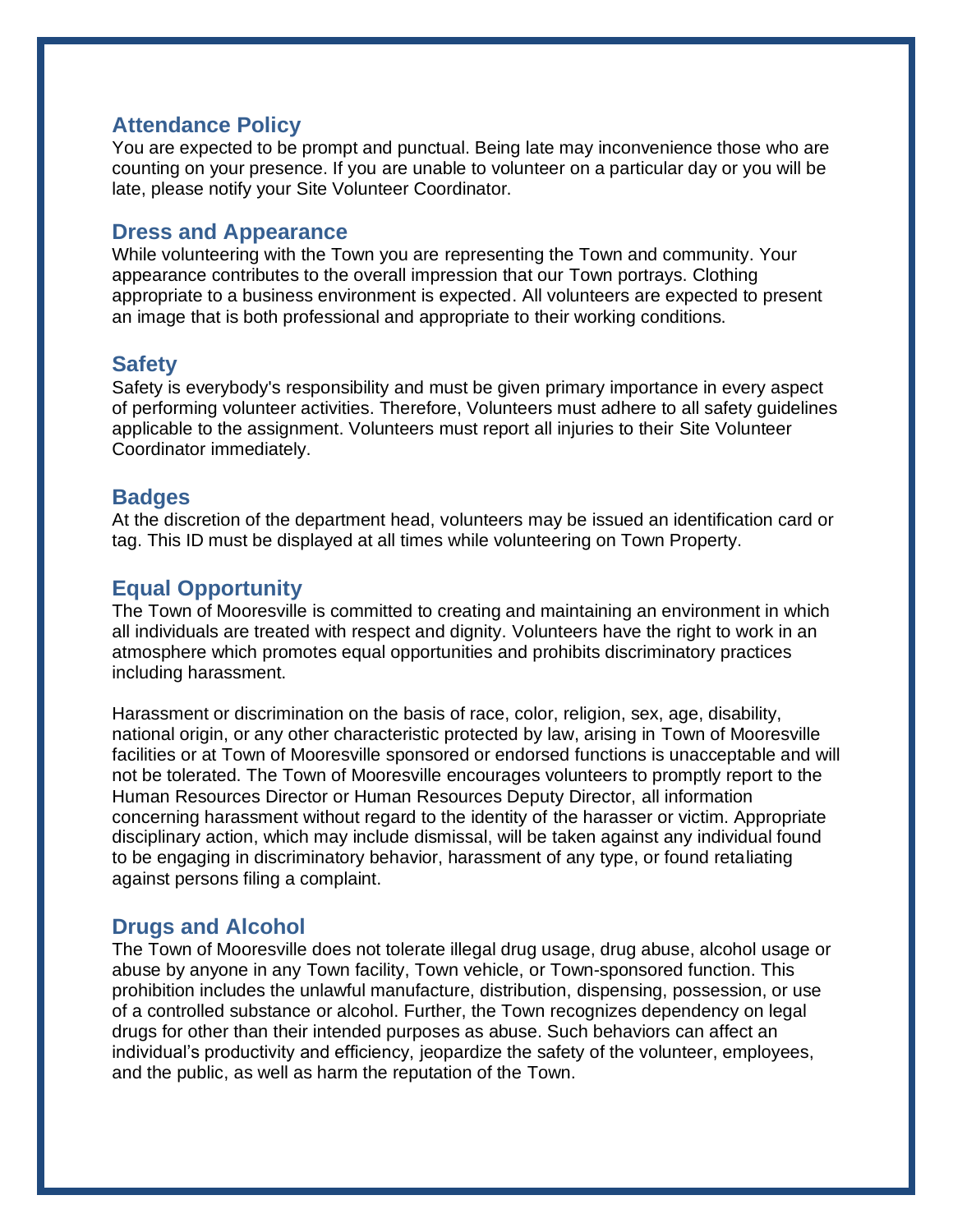Volunteers shall not report for duty or remain on duty when using, under the influence of, or possessing any controlled substance or alcohol, unless the substance is a medication prescribed for that volunteer and the volunteer has been instructed by a physician or dentist that the substance does not adversely affect the volunteer's ability to safely, effectively, or satisfactorily perform the duties assigned.

Any volunteer in violation of the Town's drug and alcohol standards will result in their immediate dismissal from the volunteer program and will be reported to the Mooresville Police Department.

#### **Tobacco Products**

Smoking or any use of tobacco products is prohibited in any Town vehicle, in all Town facilities, and within 50 feet of any door to a Town facility.

# **Travel/ Mileage Reimbursement**

Unless specifically approved by the Volunteer Site Coordinator in writing, volunteers will not be eligible for travel or mileage reimbursement.

# **Confidentiality**

As a volunteer, you are responsible for maintaining the privacy of any information you may obtain while serving as a volunteer, whether the information involves staff, volunteers, customers, citizens, or other persons in the overall organization. During the course of volunteering with the Town, you shall not use or disclose information that is not subject to public disclosure to any person or entity except as necessary for the proper performance of duties and responsibilities prescribed by the Town, and only as specifically authorized by the Town in accordance with procedures established by the Town and state and federal law. Following the conclusion of such volunteer opportunity, whether voluntary or otherwise, you shall not disclose any information that is not subject to public disclosure to any person or entity for any reason. Any requests for information should be forwarded to your volunteer site coordinator.

Volunteers should also remember that documents and emails written and received by a volunteer may be open to public inspection under North Carolina's public records law.

# **Standard of Conduct**

The Town of Mooresville strives to maintain a high level of public confidence. All volunteers should conduct themselves in a manner that is in accordance with the Town's Code of Conduct. Volunteers are expected to use good judgment to dictate appropriate behavior. While it is not possible to list every aspect of behavior which is or is not appropriate, the following list includes some examples of types of conduct that are considered impermissible. Violation of any of these may result in dismissal from your voluntary assignment:

- Violating criminal laws on Town of Mooresville premises.
- Discrimination or harassment of any kind based on gender, race, religion, color, disability, national origin, age, pregnancy, medical condition, marital status, parental status, veteran status or any other status protected by law.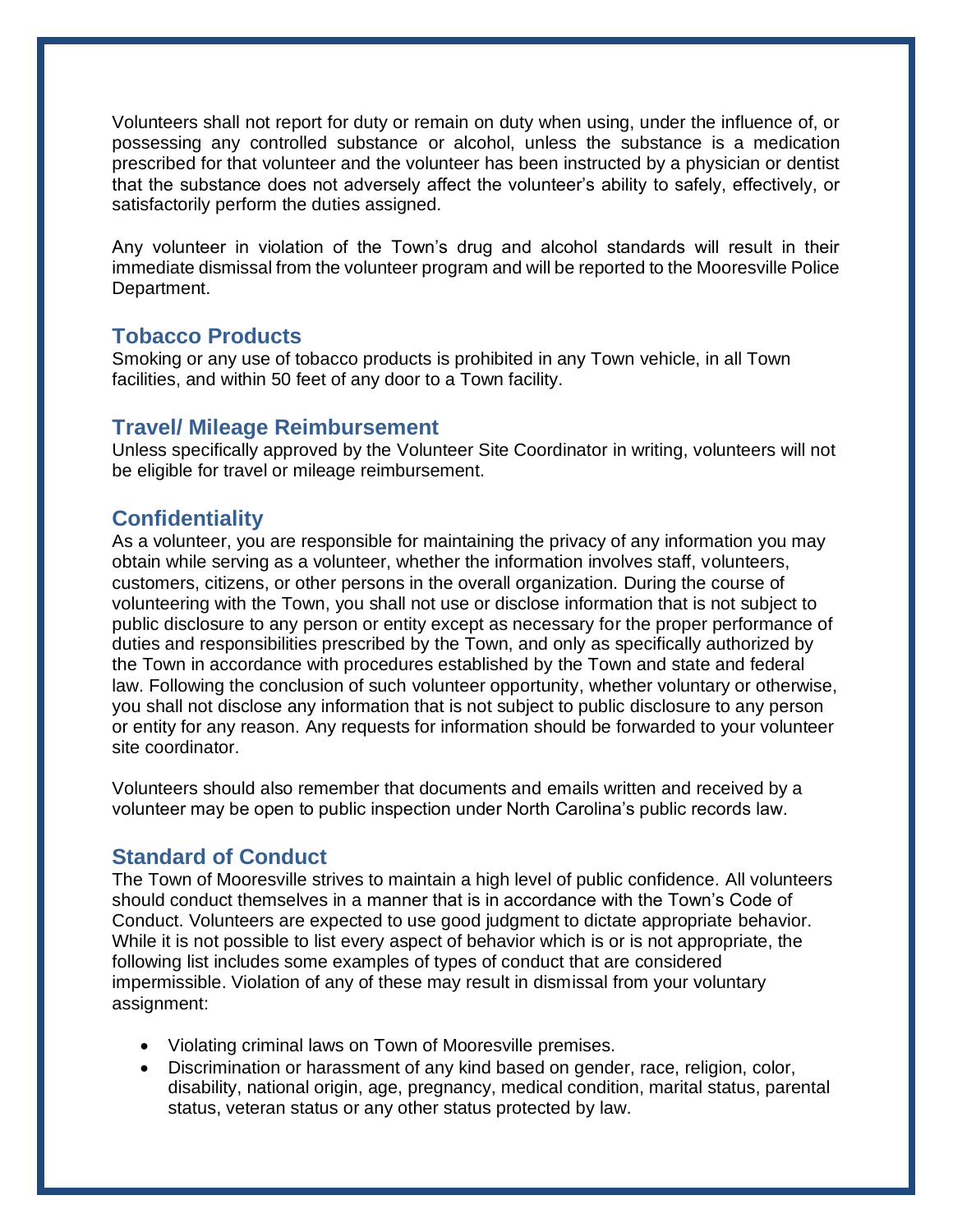- Threatening, intimidating, coercing, using abusive or vulgar language.
- Fighting, throwing things, horseplay, practical jokes or other disorderly conduct which may endanger the well-being of others or Town operations.
- Illegally manufacturing, possessing, using, selling, distributing or transporting drugs.
- Unauthorized or inappropriate use of Town material, equipment or property.
- Unauthorized possession of Town of Mooresville property.
- Failure to follow safety or security policies, procedures and regulations.

#### **Use of Position**

No volunteer may use his or her status with the Town of Mooresville to obtain any privilege, financial or otherwise. Volunteers must not accept gifts, favors, loans or other dispensations that are offered to them in connection with volunteering with the Town of Mooresville. Volunteers are not to hold themselves out as employees of the Town of Mooresville.

#### **Acceptable Use**

Access to email, computers or any other Town equipment is granted only in conjunction with fulfilling volunteer assignments with the Town. While volunteering, volunteers may not use Town equipment for personal use.

#### **Media Policy**

Volunteers must immediately report any media calls or contacts to the Volunteer Site Coordinator.

#### **Working with Children and Disclosures of Abuse or Neglect**

If your volunteer assignment involves working with children, there could be the possibility that a child shares with you that they are being abused or shares personal experiences that cause you to suspect that they may have been abused or neglected.

North Carolina law requires that we report any suspected child abuse and neglect. "Any person or institution who has cause to suspect that any juvenile is abused or neglected or dependent, as defined by G.S. 7B-101, shall report the case of that juvenile to the director of the Department of Social Services in the county where the juvenile resides or is found." (GS 7B-301)

If a disclosure like this occurs, you must report the incident to the Site Volunteer Coordinator or a member of the Town management team immediately. They will further assess the situation and contact the appropriate authorities if necessary.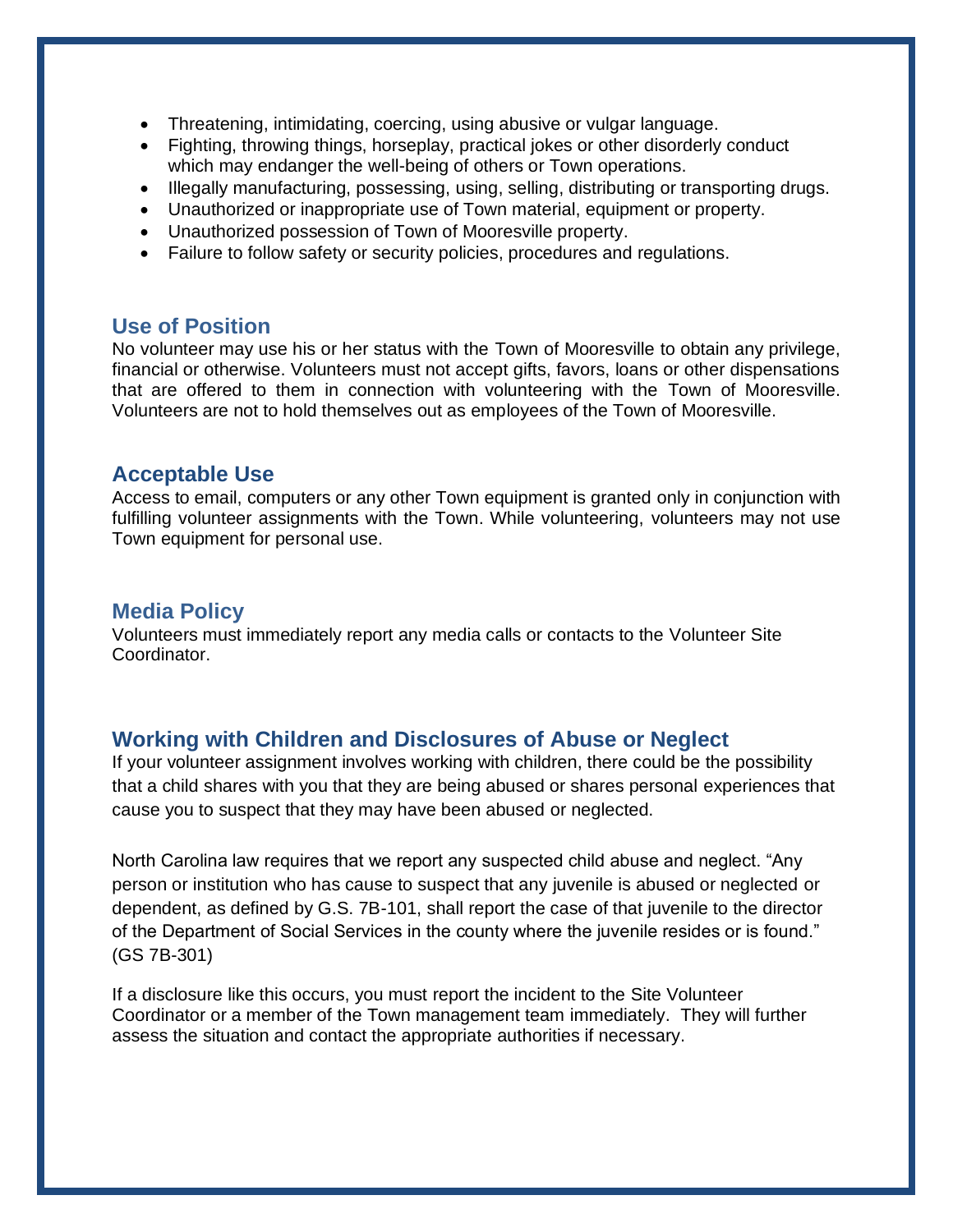Please follow these guidelines should a disclosure occur:

| Don't: |                             | Do: |                                              |
|--------|-----------------------------|-----|----------------------------------------------|
|        | Panic, act shocked or upset |     | Stay calm and listen carefully               |
|        | Blame or be judgmental      |     | Tell the child you believe them              |
|        | Probe for details           |     | Tell the child that they did the right thing |
|        | Make promises to help       |     | in telling you                               |
|        | Say you won't tell anybody  |     | Tell the child that they are not to blame    |
|        |                             |     | for what happened                            |
|        |                             |     | Tell the child that you are required to tell |
|        |                             |     | someone                                      |